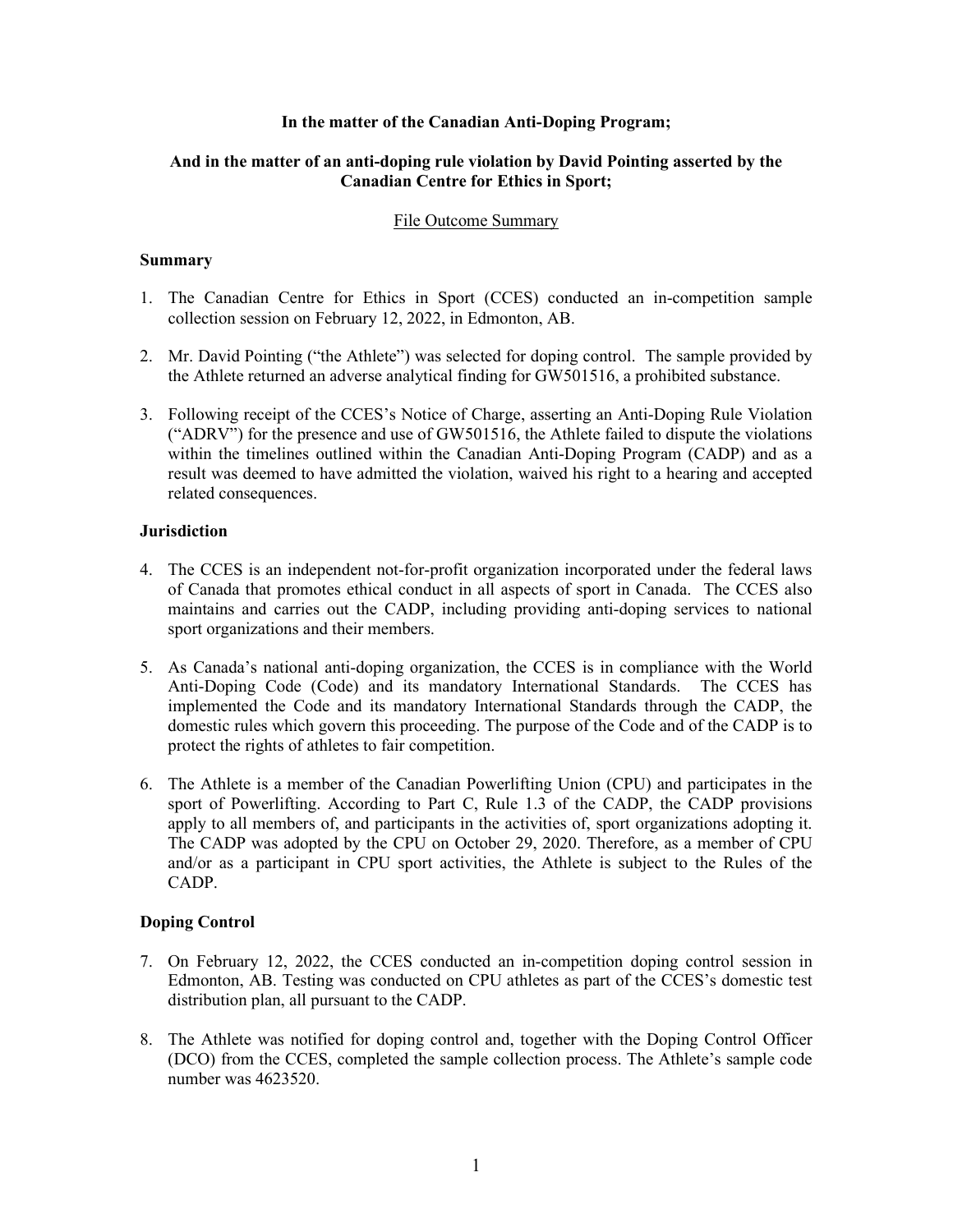9. On February 15, 2022, the Athlete's sample was received by the World Anti-Doping Agency (WADA) accredited laboratory, the INRS-Institut Armand-Frappier (INRS), in Laval, QC.

#### **Results Management**

- 10. The adverse analytical finding was received from the INRS on March 1, 2022. The Certificate of Analysis indicated the presence of GW501516.
- 11. GW501516 is classified as a prohibited substance on the 2022 WADA Prohibited List.
- 12. On March 11, 2022, the CCES issued a Notification letter regarding the Athlete's adverse analytical finding.
- 13. On April 4, 2022, the CCES issued a Notice of Charge formally asserting a violation against the Athlete for the presence and use of a prohibited substance. Within the Notice of Charge, the CCES also imposed a Provisional Suspension on the Athlete in accordance with CADP Rule 7.4.1.
- 14. In accordance with CADP Rule 10.2.1, the standard sanction for an anti-doping violation involving the presence and use of a prohibited substance, is a four (4) year period of ineligibility. The CCES proposed the standard four (4) year sanction within its Notice of Charge of April 4, 2022.

### **Confirmation of Violation and Sanction**

- 15. In accordance with CADP Rule 8.4.2, which was specifically referenced within the Notice of Charge, the CCES informed the Athlete on April 4, 2022, that should the Athlete take no further action to dispute the asserted violation within 20 days of receiving the letter he would be deemed to have waived his right to a hearing and thereby would accept the four (4) year period of ineligibility asserted by the CCES.
- 16. A case file was opened with the Sport Resolution Centre of Canada (SDRCC) on April 4, 2022.
- 17. On April 6, 2022, during an Administrative Call with the SDRCC, the Athlete who was ultimately reached by the SDRCC, indicated his intent to file the required paperwork to admit the violation and end the process. Despite his comments to the SDRCC, a signed Waiver of Hearing form was never submitted by the Athlete.
- 18. On April 25, 2022, the CCES wrote to the Athlete and provided notice that, in order to avoid the provisions of CADP Rule 8.4.2, he must formally respond to the CCES's assertion of an anti-doping rule violation and either request a hearing or waive his right to a hearing.
- 19. As no further action was taken by the Athlete to dispute the asserted violation by the April 25, 2022, deadline, the CCES relies on the provisions contained in CADP Rule 8.4.2. Accordingly, effective April 25, 2022, by reason of the deemed Waiver, an ADRV has been confirmed against the Athlete for the presence of the identified prohibited and specified substances. In accordance with CADP Rules 7.4.1, 8.4.2, 10.2.1, and 10.13.2, the sanction for this violation is a four (4) year period of ineligibility, which commenced on April 4, 2022, and concludes on April 3, 2026.